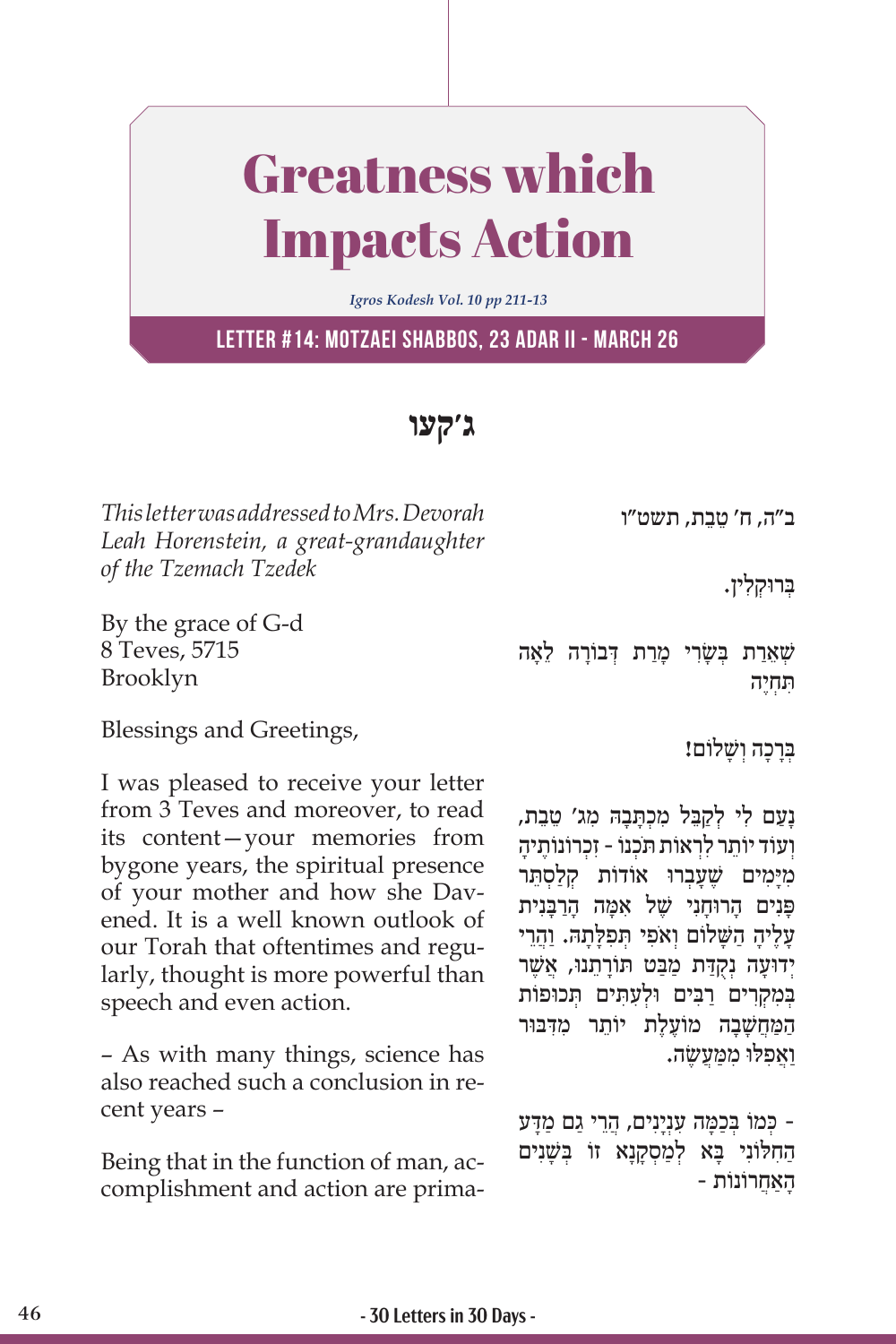ry, thoughts must be drawn down and connected to action.

It is said about everyone that they are able to effectively influence their immediate surroundings, as well as, those distant to a certain extent as long as they strive for this in the appropriate manner and with the proper energy. Surely, this applies to those who are the descendents of men of Heavenly spirit, as well as great actions. [This refers to the Rebbeim.] It is certain that they inherited these qualities from their ancestors. Indeed, this is one of the memory's functions, to arouse these inherited abilities and to bring them from concealment to revelation.

At such opportune times, it is the person's responsibility to utilize this arousal and revelation in matters of action, the improvement of one's character, improving the person and satisfying his soul and adding to the completion of their ancestors souls' ascension from level to level.

Do not be embarrassed by small matters, for with negativity, a very small amount is able to destroy a large city with many people residing in it. The measure of positive is greater than the negative; a matter which seems to be small and insignificant from a person's perspective can—sometimes—validate a life of seventy or eighty years and fill it ּאָלָא שֶׁכֵּיוָן שֶׁעַנְיַן הָאָדָם הוא -<br>פּוֹעל והמעשה עקר, צריד להמשיד ֧֧֧֖֖֖֖֖֖֧֚֚֚֚֚֚֚֚֝֝֬<u>֓</u> פּוֹעֵל וְהַמַּעֲשֶׂה עִקָּר, צָרִיךְ לְהַמְשִׁיךְ המחשבה וּלֹצרפה למעשׂה.

וְאִם בְּהַנּוֹגֵעַ לְכַל אֶחֲד וְאֵחַת אַמְרוּ שֶׁיָּכוֹל הוּא לְהַשְׁפִּיעַ עַל סְבִיבָתוֹ הַקְרוֹבָה וְגַם הָרְחוֹקָה בְּמִדָּה יְדוּעָה, וּבְלְבַד שֶׁיִּשְׁתַּדֶּל בְּזֶה בְּאֹפֵן וּמֶרֵץ ַה ַּמ ְת ִאים,

ַעַל אַחַת כַּמָּה וְכַמָּה שֶׁזֶּהוּ צוֹדֵק<br>בּהנּוֹגע ליוֹצאי חלציהם יֹזיל ַבְּהְנּוֹגַע לִיוֹצַאֵי חַלְצִיהָם אַנְשֵׁי הרוּח וּבִיחד עם זֶה גִּבּוֹרֵי הַמַּעֲשָׂה, שֶׁבְּוַדָּאי יַרְשׁוּ תְּכוּנוֹת אֱלוּ ְמֵאֲבוֹתֵיהֶם וַאֲבוֹת אֲבוֹתֵיהֶם.

וַהֲרֵי גַם זֶהוּ מֵעָנִיְנֵי כֹּחַ הַזִּכְּרוֹן שֶׁ ְּמ ֵעוֹ ר ְ ר כּ ֹחוֹ ת יֻרשָּׁ ֵה א ּל ּו ּ ו ִמוֹ צ ָיאם מו ההעלם אל הגלוי,

וּבשׁעת כֹּשֵׁר זוֹ על האדם לִנַצֵּל התעוֹררוּת וְגלוּי זֵה בַּעַנִינים שֵׁל ַפּעל, שֶׁזָּהוּ תּקוּנם שֵׁל הכֹחוֹת, תּקוּן הָאַדָם וְסִפּוּק נַפְשׁוֹ שֶׁלּוֹ, וְהוֹסַפַּת שְׁלֵמוּת "עֲלִיָּה מִדַּרְגָּא לְדַרְגָּא" שֶׁל ִנשׁ ְ ָ מוֹ ת א ַ בוֹ ת וֲא ָ בוֹ ת אבוֹ ת.

וְאַל תְּהִי בָז לְ"קְטַנּוֹת", כִּי אִם בְּמִדַּת פִּרְעֲנִית, כַּמּוּת קִטַנְטַנַּה בִּיוֹתֵר יְכוֹלָה לְהַחֲרִיב עִיר גְדוֹלָה וַאֲנָשִׁים ַבָּה רַב, הָנֵּה מְרָבַּה מִדָּה טוֹבָה מִמְדַּת ּפְּרְעָנִית, שֶׁפְּעֻלָּה הַנִּרְאֵית לְעֵ(נ) יִנֵי בָשָׂר וְשִׂכְלוֹ קְטַנָּה וְנֶעְדֶרֶת<sup>-</sup> חשׁיבוּת - מצִדּיקה, לפִעמים, חיּים שֵׁל שִׁבְעִים שַׁמוֹנים שִׁנה וּמִמִלְאָה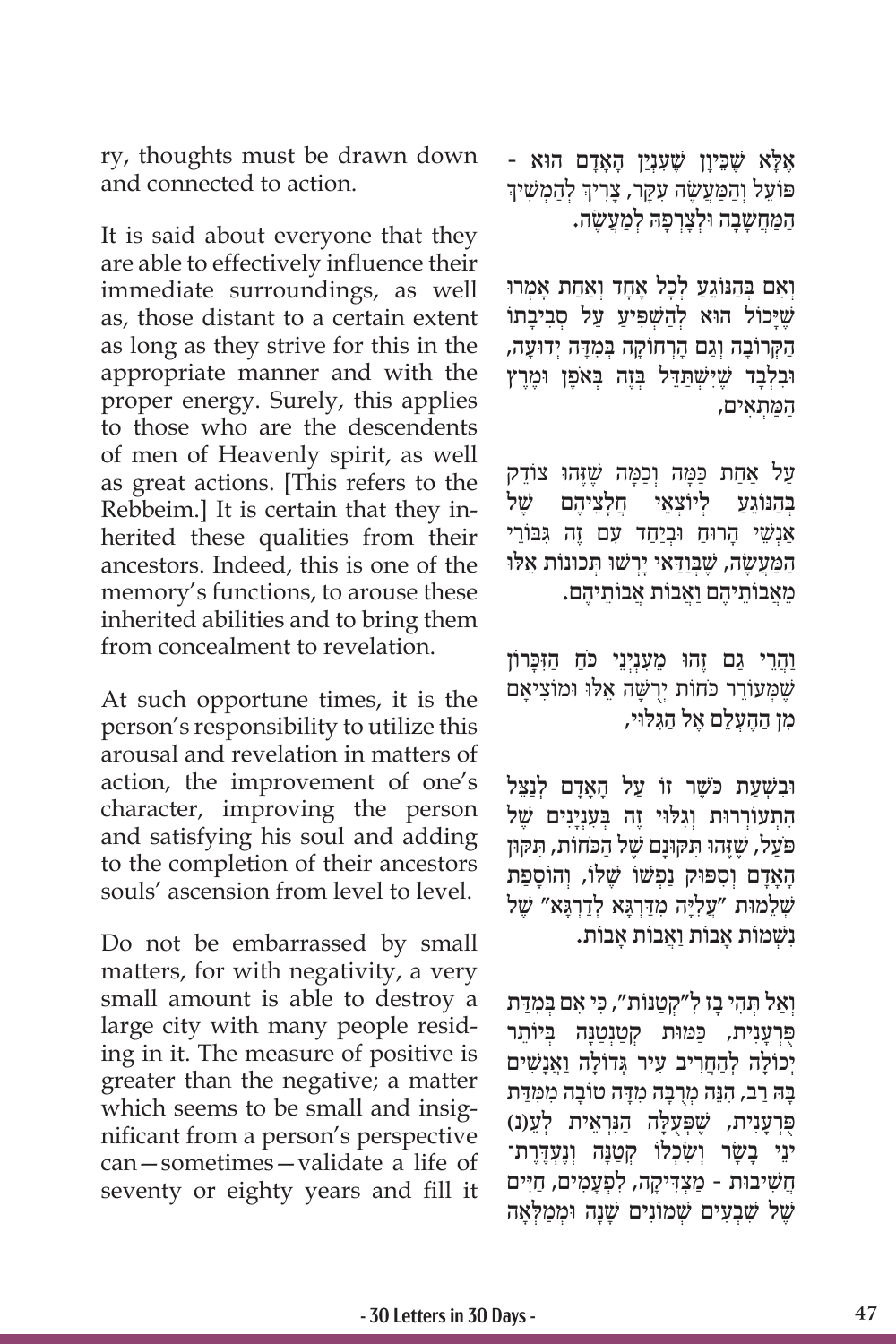eighty years to do a favor for a Jew

with meaning.

physically or especially spiritually. With this you will fulfill the purpose of your descent and the descent of the sparks of your ancestor's souls within you.

As the saying of the Baal Shem Tov: A Neshama descends to this world and lives for seventy or

This also interprets the dichotomy of Davening, "to present the praises of the Holy One, blessed be He, and to afterwards ask for one's needs." During the ultimate connection of the Amidah prayer, one requests a blessing for the grain in the field because through gathering this grain, one is able to, commanded to, and actually creates "a *Dirah Betachtonim* for Him," completing—at this moment—the purpose of creation with one mundane, regular action.

You are certainly aware of the interest of my esteemed father-inlaw, the Rebbe of blessed memory, in the documentation of historical memories in general and about the [Rebbeim's] descendants in particular. You are surely doing this, and concern for privacy is important. May it be Hashem's will that this will be in good health for you and your husband, may he live—and in good standing.

ּאוֹתָם כָלָם תֹּכֶן.

ּו ְכִפ ְתַּג ַם הַּבַעל שֵׁ ֶ ם טוֹ ב: ע ּ ס קו ְמט אַראפּ אַ *נִשַׁמַה אוֹיף ד*ָער ווַעלִט ּאו ֶ ן ל ְּעב ָט א ִפּ ז ֶּיב ִעצ ַ יג א ְכִצ ָ יג יאהר, צוּליב טאן א אידען א טוֹבה בִּגשַׁמיּוּת ּו ִב ְפַר ִט א ּ ין רו ְחִנּיּות.

ַבְּזֶה מְמַלְאָה תַּפְקִיד יִרְידָתָהּ לְמַטָּה וִירִידַת נִיצוֹצֵי נִשְׁמוֹת אֲבוֹתֵיהָ אֲשֶׁר ְּב ִקְרָּב ּה.

וְזֶהוּ גַם כֵּן פִּתְרוֹן פִּלִיאַת מִצִות הַתְּפִלָּה ״מַגִּיד שְׁבָחוֹ שֶׁל הַקָּדוֹשׁ ְבְּרוּךְ הוּא, וְאַחַר כְּךְ שׁוֹאֵל צְרָכָיו". ׅ֧֖֖֖֖֖֖֖֖֖֧֪֧֧֧֧֧֧֧֧֧֧֧֚֚֚֚֚֚֚֚֚֚֚֚֚֚֚֚֓֝֬֝֓֞֟֓֝֓֞֝֬֝֓֞֝֬֝֓֞֝֬֝֬֝֬֝֬֝֬֝֬֝֓֝֬֝֬֝֬֝֬֝֬֝֬֝֬֝֬֝

בְּתַכְלִית הַדְּבֵקוּת שֶׁל תְּפִלַּת הָעֲמִידָה -ְ מַב ֵּק ְּשׁ בָרָכ ִה ל ְת ּבוָא ֲ תוֹ אשֶׁ ַּר ב ָשּ ׂ ֶדה, כּי באסיפת תבואה זוֹ יכוֹל וּמִצוּה וגם ׅ֧֖֖֖֖֖֖֖֖֖֖ׅ֖ׅ֖ׅ֖֖ׅ֖֪ׅ֪֪ׅ֪֪֪֪ׅ֪֪֪ׅ֚֚֚֚֚֚֚֚֚֚֚֚֚֚֚֚֚֚֓֬֝֓֞֬֓֓֞֬֝֓֞֬֝֓֞֝֬֝֬֝֬֓֓֝֬֓֝֬֝֬ ַיַּעֲשֶׂה "לוֹ יִתְבָּרֵךְ דִּירָה בַּתַּחְתּוֹנִים".

מלוי - בַּשׁעַה זוֹ - תִּכְלִית כּל הבִריאה ּוּשְׁלֵמוּתָהּ - עַל יְדֵי פְּעֻלָּה אַחַת ְאֲפוּרָה וְיוֹם־יוֹמִית.

ַבּוִדאי ידוּעָה להּ התענינוּת כִּבוֹד קִדְשֵׁת מוֹרִי וְחַמִי אֲדְמוּ״ר זצוקללה"ה נבג"מ זי"ע בּרשׁימת זכרוֹנוֹת יְמֵי קָדָם בּכָלל וְאוֹדוֹת בַּנֵי ַה ִּמשׁ ְ פָּ ָח ִּה ב ְפָר ּט, וֶבַט ַּח ג ִם ה ָ יא עוֹ שׂ ה ֶזֶה וְהַפְּרָטִיּוּת בְּזֶה חֲשׁוּבָה. וְיהִי רַצוֹן ְּ יִהְיָה הָה מִתּוֹךְ בְּרִיאוּת הַגְּכוֹנָה -שֶׁלָּה וְשֶׁל בַּעֲלָה שֶׁיִּחְיוּ - וְהִסְתַּדְרוּת ָטוֹבָה בַּכֹּל.